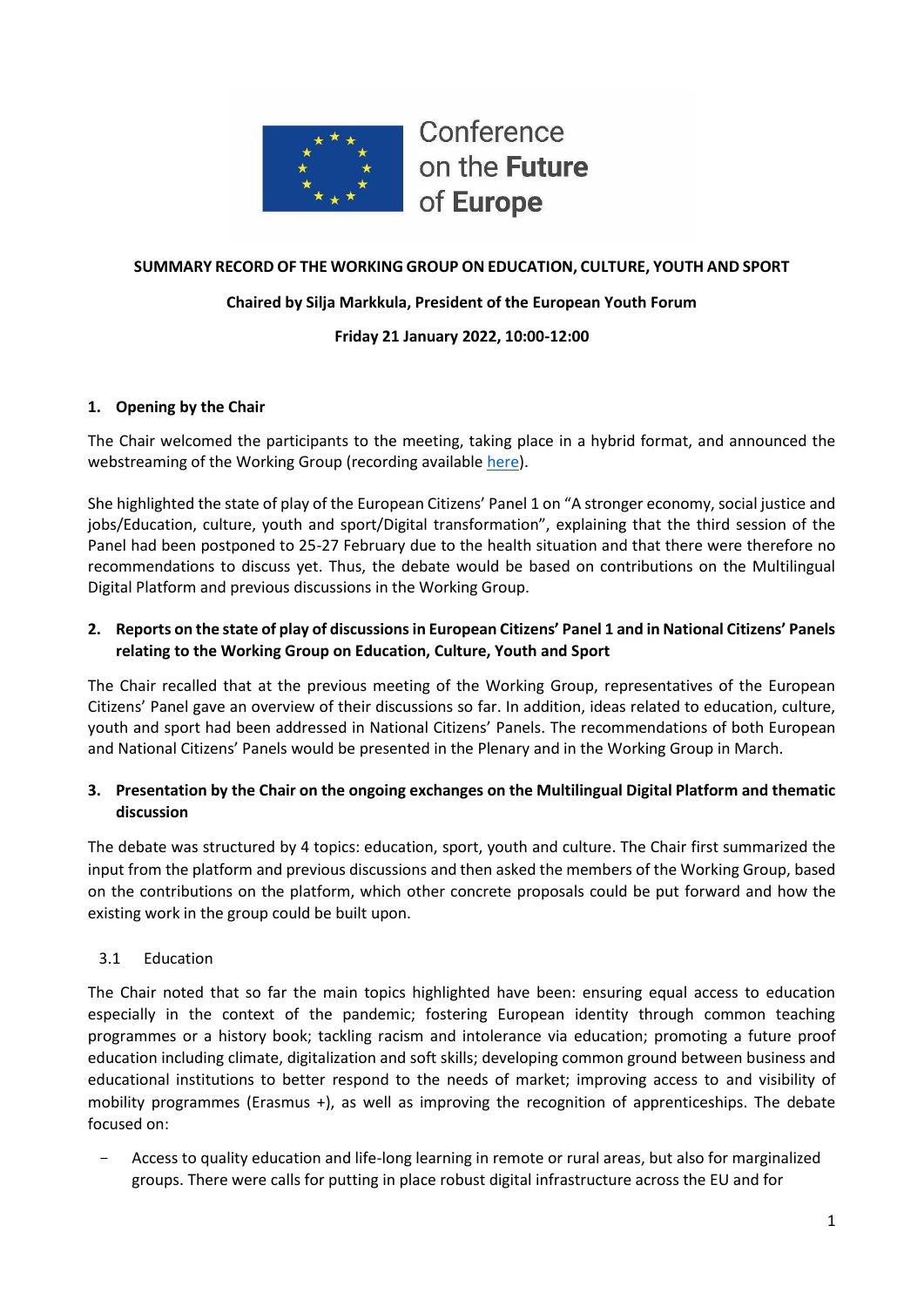developing online resources and teaching, including teaching platforms, in order to help students and teachers. The idea of a common European framework of reference for quality education was raised.

- Future-proofing education was also addressed in several interventions: teaching children soft skills, interpersonal relations and communication skills, health and environmental issues, but also reskilling adults who have to change jobs. There were calls for training teachers to level up education offers, as well as to ensure the availability of up-to-date textbooks, including through an online platform. One suggestion was to offer every young person a package of guaranteed skills recognized across the EU.
- Developing a concrete plan for implementing the European Education Area by 2025 was suggested.
- Encouraging the mobility of teachers and local level officials/politicians and developing the Erasmus+ programme through hybrid and online learning was raised. Concerns were expressed regarding brain drain due to economic constraints or as a side-effect of mobility.
- There were calls to have a broad module or curriculum for teaching Europe in schools (covering history, culture, values and current affairs), or a common strand on EU history and the working of the institutions as a more limited solution, to foster common European identity.
- Ideas were raised to tackle racism and intolerance by introducing ethics classes at school, possibly on a mandatory basis, teaching about issues such as gender equality, sexual orientation and inclusive society.
- The need for greater mutual recognition of academic degrees and apprenticeships including for those with migrant and refugee backgrounds.
- the promotion of minority languages through educational opportunities previously discussed in the context of culture was emphasised.

### 3.2 Sport

The Chair noted that so far the main topics highlighted have been: unhealthy lifestyles; the need for more integrated sport and health policies at European level; promoting European identity through EU teams and EU branding; the need for more awareness raising, such as through the European Week of Sports; and promoting the knowledge of traditional sports. In the debate, the following ideas were emphasized:

- The need to provide better infrastructure and financing for grass root sports not just "elite sport", as well as to support local sports clubs and provide education in sport and healthy lifestyles, in particular for younger children. The need for more sport teachers was mentioned in the same context, as well as the importance of peer learning and exchange of best practices between sports officials.
- The creation of a common sports policy at EU level, covering lifestyle and professional sport, and guaranteeing all children an access to sport, also as part of the implementation of the Child Guarantee.
- An idea was mentioned to use the European Week of Sports and events across the EU to promote local and traditional sports.
- Some interventions focused on the contribution of sport to promoting an inclusive society (including equal treatment between men and women).
- The idea of using EU teams and an EU flag at international competitions to foster European identity was recalled.

### 3.3 Youth

The Chair noted that so far the main topics highlighted have been: how to tackle youth unemployment and enhance access to quality jobs, including banning unpaid internships; a better involvement of young people in the decision-making process and lowering the voting age to 16 years old; mainstreaming of youth across different EU policies; increasing and expanding mobility via the Erasmus+ programme. In the debate, the Working Group members underlined in particular:

Their concern to ensure young people's access to the labour market and quality jobs. Concrete ideas mentioned included a ban at European level of unpaid internships through a legal instrument, excluding discriminatory wage practices, such as youth minimum wages, or considering positive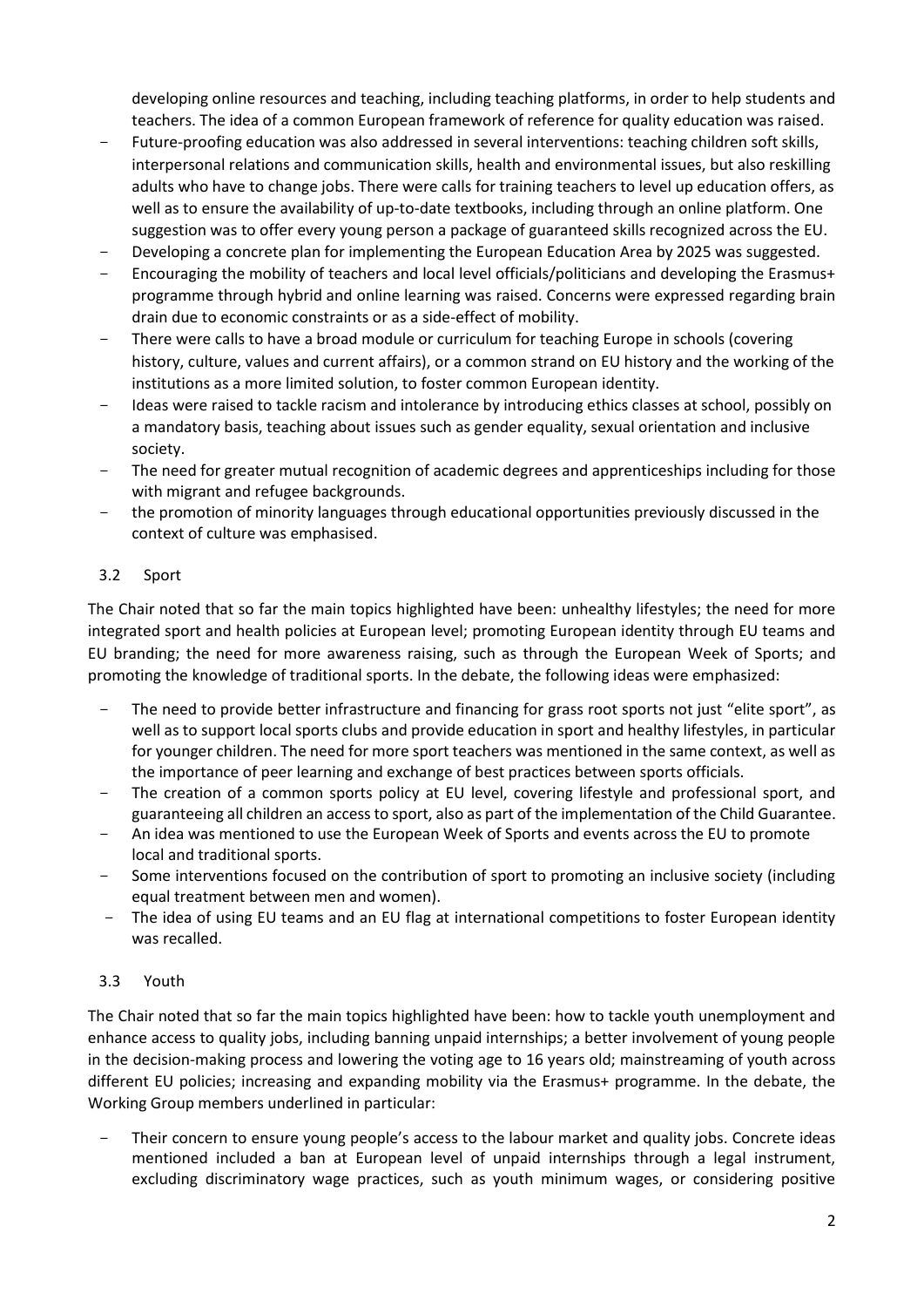discrimination in favor of young people, as well as combining education with practical work in businesses.

- The idea of creating a youth platform to offer better guidance to young people, by allowing them to exchange of ideas, explore study, job, and internship opportunities, also improving their understanding of what businesses need.
- The suggestion to create a funding mechanism for youth entrepreneurship projects, with the aim of creating 1 million start-ups in 10 years, in line with the relevant idea on the Multilingual Digital Platform.
- The importance of implementing and strengthening the Youth Guarantee in all Member States and addressing issues encountered by young people in the context of the pandemic, as well as increasing the support given to youth workers and youth organisations, including through funding and a suggestion of a Common Framework of Reference at EU level to support youth workers.
- A better recognition of informal and non-formal learning was also raised.
- Ensuring young people's access to social protection and addressing the issue of housing, including through EU funding.
- B etter involvement of young people in decision-making and the design and implementation of EU policies, going beyond "youth issues" and the lifetime of the Conference. The idea of granting voting rights from the age of 16 again divided opinions. It was suggested that any such right should go hand in hand with civic education and a common European curriculum.
- The creation of a European civic service was raised again as a means to enhance solidarity.

#### 3.4 Culture

The Chair noted that so far the main topics highlighted have been: how to promote a European identity, such as through the organisation of international events and promotion of European heritage and cultural exchanges; protection of minorities (languages and cultures); the need for a social protection and a protected status for artists; the role of culture in the fight against racism and intolerance. The idea of a 'Culture Commissioner' was also raised. In the debate the following points were added or repeated:

- Promoting social inclusion and the fight against racism and intolerance through culture, for instance by reducing barriers to participation and supporting projects and NGOs furthering these objectives.
- Creating a specific fund for supporting cultural heritage, which would bring together different sources of funding at EU level, and promoting cultural heritage through digital means.
- The high interest in the European Bauhaus initiative and the need to further promote it across European regions.
- The idea of a European "cultural pass", going beyond free train tickets under Discover EU, to encourage young people to discover Europe culturally. The idea of books to promote European identity was also put forward.
- The concern regarding the protection of minority languages was repeated, with suggestions to put in place a "holistic multilingualism policy" funded by EU, ensuring that children can study and be taught in minority languages, and providing funding for multilingual content and the recruitment of teachers. Against this background, there were also some calls for ensuring the implementation of the Council of Europe Framework Convention for the Protection of National Minorities and encouraging Member States to sign up to the European Charter for Regional or Minority Languages.
- The ideas of a European statute for artists and encouraging their mobility were raised again.

### **4. Closing by the Chair**

In her concluding remarks, the Chair noted similarities in the ideas raised during the Working Group meetings, considering this a good place for the Working Group to start discussions on citizens' recommendations. She summarized the main points made in the debate and noted that further work would be organized on the basis of the recommendations of citizens' panels.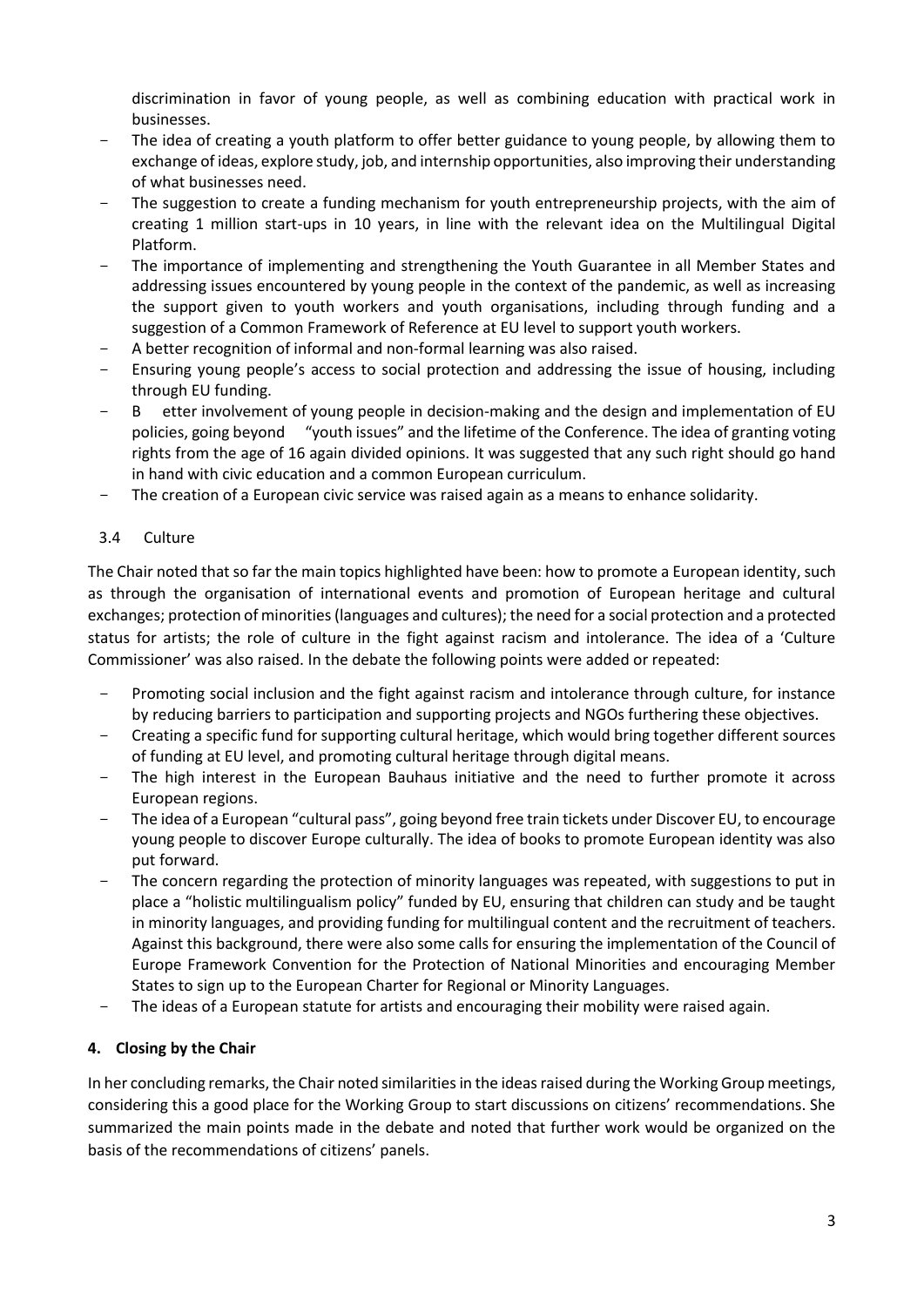# **Annex: List of Members of the Working group**

# **Chair Silja Markkula European Youth Forum**

| <b>Title</b> | <b>First name</b> | <b>Last name</b>    | <b>Component</b>                                 |
|--------------|-------------------|---------------------|--------------------------------------------------|
|              |                   |                     |                                                  |
| Ms           | Greta Karoline    | <b>ADAMEK</b>       | European citizens panels                         |
| Ms           | Christine         | <b>ANDERSON</b>     | <b>European Parliament</b>                       |
| Mr           | Tiago             | <b>ANTUNES</b>      | Council                                          |
| Mr           | Hugues            | <b>BAYET</b>        | <b>National Parliaments</b>                      |
| Mr           | Matteo Luigi      | <b>BIANCHI</b>      | <b>National Parliaments</b>                      |
| Mr           | Emil              | <b>BOC</b>          | Local/Regional representative                    |
| Ms           | Fabíola           | <b>CARDOSO</b>      | <b>National Parliaments</b>                      |
| Ms           | Paula             | CARVALHO            | Council                                          |
| Mr           | Lefteris          | <b>CHRISTOFOROU</b> | <b>European Parliament</b>                       |
| Ms           | Gabriela          | <b>CRETU</b>        | <b>National Parliaments</b>                      |
| Mr           | François          | <b>DECOSTER</b>     | Committee of the Regions                         |
| Ms           | Daniela           | <b>DUMITRU</b>      | European citizens panels                         |
| Ms           | Laurence          | <b>FARRENG</b>      | <b>European Parliament</b>                       |
| Ms           | Kinga             | GAL                 | <b>European Parliament</b>                       |
| Ms           | Josune            | <b>GOROSPE</b>      | <b>National Parliaments</b>                      |
| Mr           | Enzo              | <b>GORZA</b>        | European citizens panels                         |
| Ms           | Alicia            | <b>HOMS GINEL</b>   | <b>European Parliament</b>                       |
| Ms           | Zuzana            | HOZLÁROVÁ           | National citizens panels/events                  |
| Ms           | Tea               | <b>JARC</b>         | <b>Social Partners</b>                           |
| Ms           | Danuta            | <b>JAZŁOWIECKA</b>  | <b>National Parliaments</b>                      |
| Ms           | Željka            | JOSIĆ               | Council                                          |
| Mr           | Peter             | <b>KMEC</b>         | <b>National Parliaments</b>                      |
| Mr           | Antonis           | <b>KOURRAS</b>      | National citizens panels/events                  |
| Ms           | Regina            | <b>LAUCYTE</b>      | European citizens panels                         |
| Ms           | Silja             | MARKKULA            | European Youth Forum                             |
| Mr           | Kieran            | <b>MCCARTHY</b>     | Committee of the Regions                         |
| Ms           | <b>Nora</b>       | <b>MEBAREK</b>      | <b>European Parliament</b>                       |
| Ms           | Dace              | MELBĀRDE            | <b>European Parliament</b>                       |
| Mr           | Jean Claude       | MICALLEF            | <b>National Parliaments</b>                      |
| Ms           | Baiba             | <b>MILTOVICA</b>    | <b>European Economic and Social</b><br>Committee |
| Mr           | Vidmantas         | <b>MITKUS</b>       | National citizens panels/events                  |
| Mr           | Pascual           | <b>NAVARRO</b>      | Council of the European Union                    |
| Mr           | Victor            | NEGRESCU            | <b>European Parliament</b>                       |
| Ms           | Aoife             | O'LEARY             | Euroepan citizens panels                         |
| Mr           | Elyes             | <b>OUERGHI</b>      | European citizens panels                         |
| Mr           | George            | PAPANDREOU          | <b>National Parliaments</b>                      |
| Mr           | Luc               | <b>PAQUE</b>        | Council                                          |
| Mr           | Igors             | <b>PIMENOVS</b>     | <b>National Parliaments</b>                      |
| Ms           | Anne              | <b>PRÉDOUR</b>      | Council                                          |
| Mr           | Paul              | <b>RUBIG</b>        | <b>European Economic and Social</b><br>Committee |